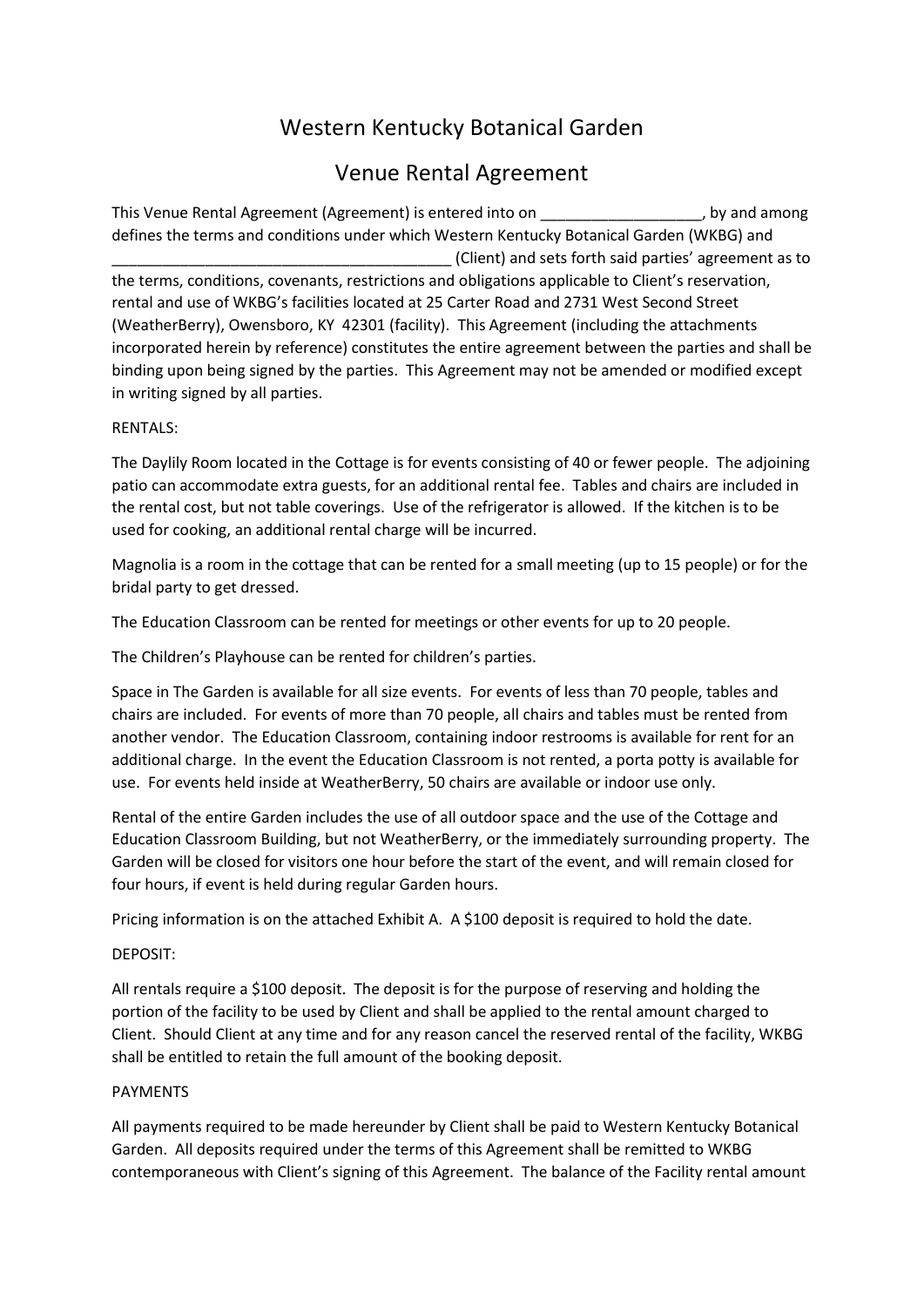to be paid by Client shall be due and payable in full no less than 2 weeks prior to the date for Client's event. Any charges for damage to the facility resulting from Client's event shall be billed to client following the event and shall be due and payable no later than 2 weeks following the date of Client's event.

Payments made via credit card will have a 3 percent charge added to cover credit card fees.

#### POSTPONEMENTS AND CANCELLATIONS:

If event is postponed by Client 14 days prior to the event date, all payments will be forwarded to the new event date.

## CANCELLATION DUE TO WEATHER (OUTSIDE RENTALS ONLY)

In case of bad weather, the full rental payment will be returned to Client, less a 3 percent fee, if a credit card was used for payment.

#### SETUP:

Client's rental of the Facility shall include only the specific space reserved by this Agreement. All setup and takedown/removal of items are the responsibility of Client, including tables and chairs owned by WKBG.

No tape, staples or other potentially damaging adhesives, nails, screws, staples or other penetrating items may be used on any walls, doors, or other structures of the Facility. No items may be hung from lighting fixtures or walls. No open flames are permitted at the Facility, and any candles used must be enclosed in glass.

There will be a \$100 damage fee if items are hung on the wall.

#### FOOD:

Food is allowed to be brought in, with no limitations on caterers used. Food preparation may not be undertaken at the Facility unless a rental fee is paid for the kitchen facilities.

#### ALCOHOLIC BEVERAGES:

Only beer or wine are allowed at events. Beer or wine may not be sold at the event. Client shall be responsible for ensuring that alcohol is not served to or consumed by any guest under the age of 21. Open alcohol containers may not be taken outside of the grounds of WKBG.

#### MUSIC AND ENTERTAINMENT:

Live and/or DJ'd music shall be permitted on the premises subject to the following conditions. All music must cease by 10:30 p.m. Musicians and DJ's shall be required to provide their own electrical cords and other equipment.

#### CLEANUP/DEPARTURE:

Clients shall be responsible for returning the Facility free of all trash, garbage and other debris and undamaged by the end of the day. Client is required to remove any trash from WKBG that will not fit in the trash toters. Client is required to place WKBG's tables and chairs back to their original location when Client arrived. If an indoor space is used, or the patio, the floor should be swept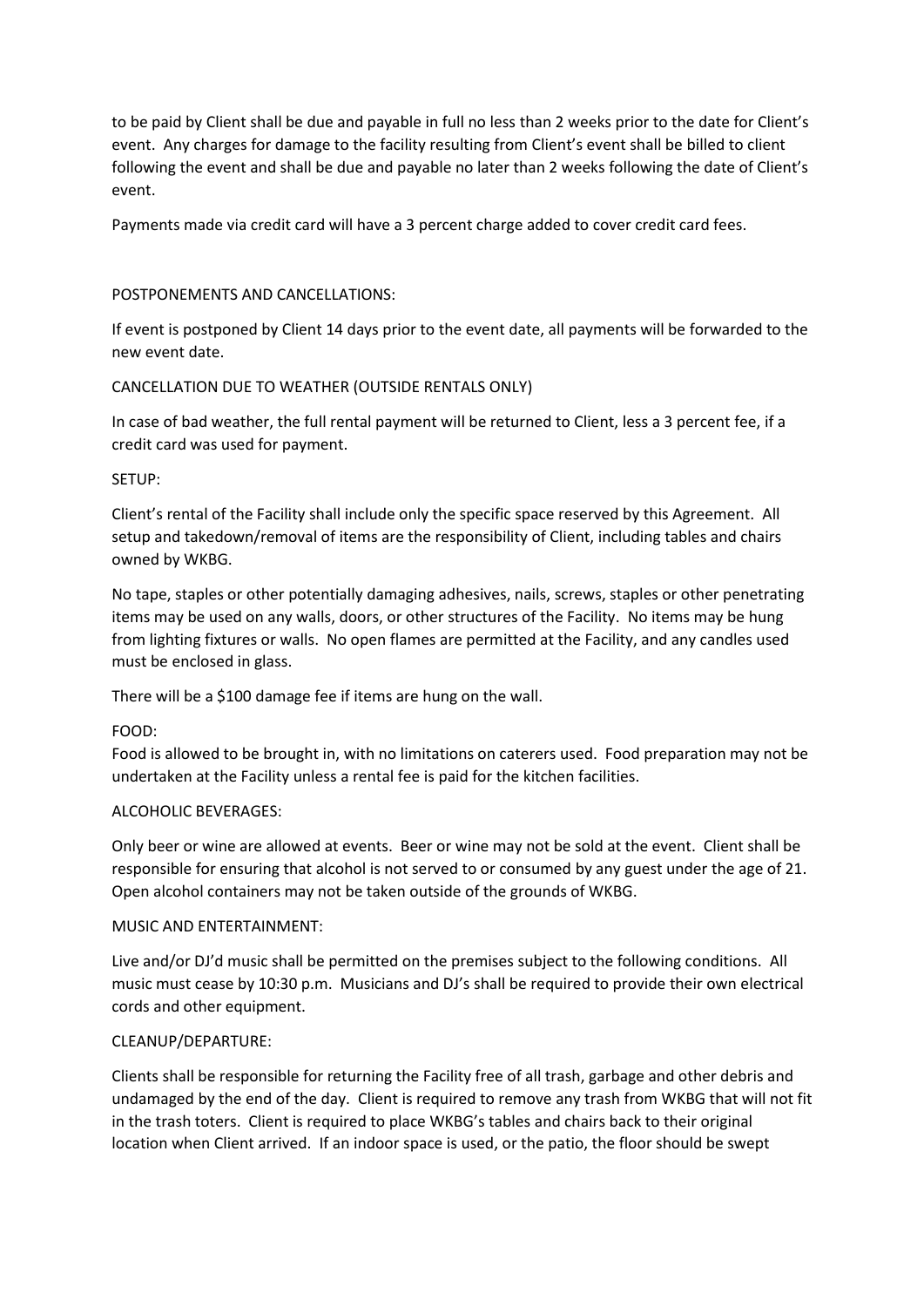before leaving The Garden. Client's failure to remove trash and garbage and return tables and chairs shall result in Client being charged an additional cleaning fee of \$100.

All guests must vacate the premises by 11 p.m. All property belonging to Client or Client's guests, invitees, vendors and agents shall be removed from the premises no later than noon the following day. Any such property remaining on the premises may be disposed of by WKBG at its discretion. Client agrees that WKBG shall not be responsible for any personal property brought into the Facility or the parking area that is lost, stolen, or damaged, and Client agrees to defend, indemnify and hold WKBG harmless from and against any claims, loss or damage related to any personal property brought onto the premises by Client or Client's guests, invitees, vendors or agents. Client shall be responsible for any and all damage to the Facility and surrounding areas and agrees to pay WKBG for the costs to repair any such damage such that the Facility is in the same condition as existed immediately prior to Client's event.

## INDEMNITY:

Client agrees to defend, indemnify and hold harmless Western Kentucky Botanical Garden, and its owner, agents, representatives, employees and landlord from and against any and all claims, causes of action, demands, losses, fines, penalties, liabilities, costs and expenses (including reasonable attorneys' fees) of any kind or nature arising out of or resulting from Client's use of the Facility or any negligent, reckless, or willful act or omission of Client or of any of Client's guests, invitees, vendors or agents, while on any part of the premises (including the Facility and the parking areas).

Client acknowledges and agrees that WKBG shall not be held responsible for any losses, damages, or injuries to person or property that may occur on or about the premises from any cause whatsoever, except as directly arises and results from the intentional misconduct of WKBG. Client shall at all times be responsible for the control and supervision of all persons in attendance during Client's use of the Facility to ensure that no harm is done to persons or property.

#### OTHERS TERMS AND CONDITIONS:

Client covenants that the Facility will not be used for any illicit or illegal purpose and, at all times during the event, will be used only in a safe and lawful manner. Client covenants to use the Facility in accordance with all applicable health and safety guidelines and requirements that may then be in effect.

No smoking is permitted anywhere on the property of WKBG, including the parking lot.

Any vehicles not removed from the parking area within 24 hours of the end of the event will be towed at the vehicle owner's expense.

Children on the premises must be supervised at all times by an adult.

No sparklers, bottle rockets, firecrackers or fireworks of any type are permitted on the premises.

Parking is not allowed on any paths or grassy areas. One vehicle is allowed in the parking area of the Education Classroom. All other vehicles must be parked in the parking lot. In the case of events of more than 50 people, access to the Thompson Berry Soccer Field parking lot will be given.

For events that end after 6 p.m. March 1 through October 31, or any weekend events November 1 through February 28, Client is responsible for locking the gates. In the event the Thompson Berry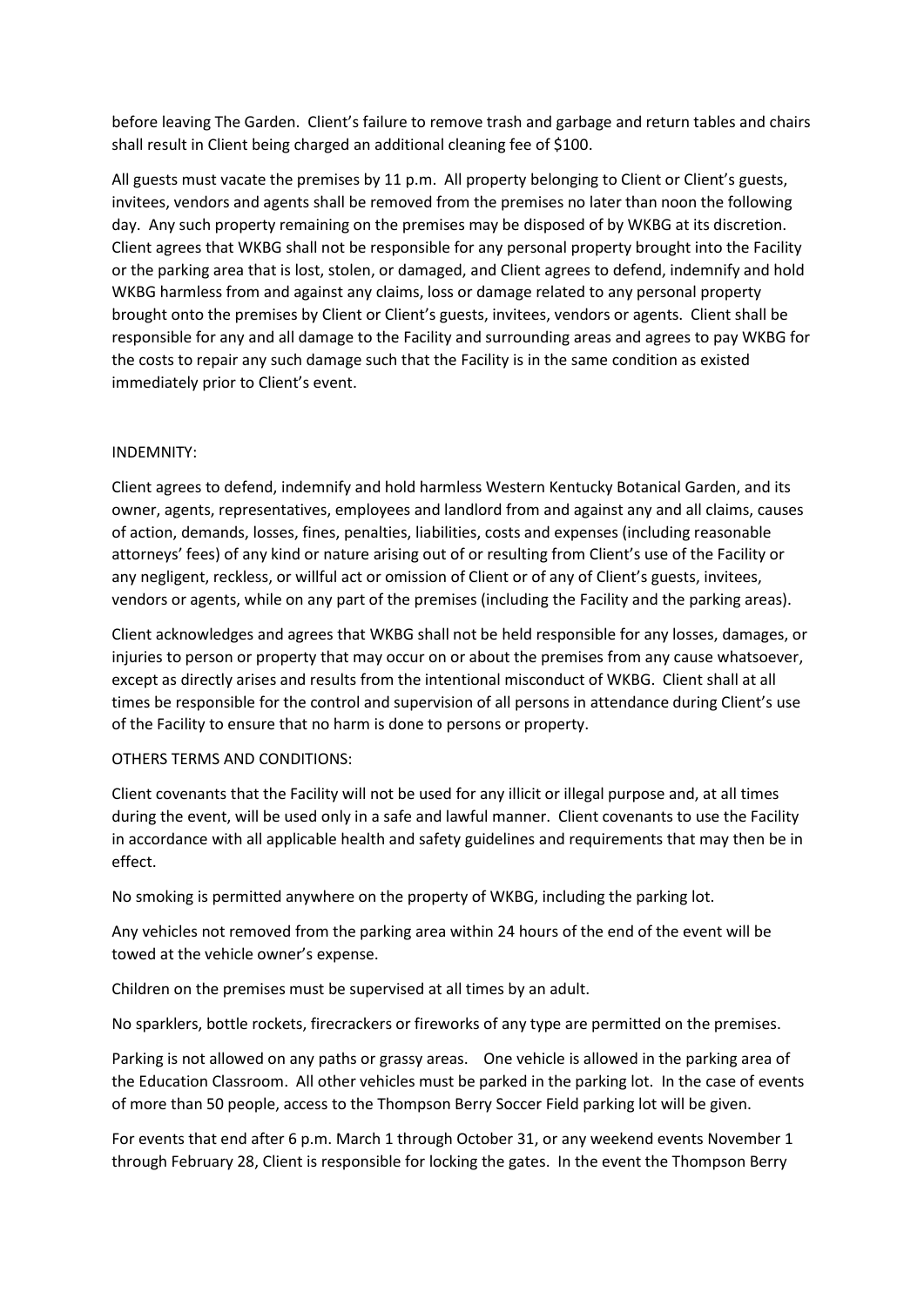Soccer Field parking has been utilized, those gates must be locked in addition to the gates at the main parking lot.

WKBG reserves the right to terminate this Agreement due to Client non-payment or for noncompliance with the terms, conditions and requirements set forth in this Agreement.

In the event WKBG should turn this agreement over to an attorney to pursue recovery of any unpaid sums due hereunder, Client agrees to be responsible for WKBG's costs, expenses, and fees of collection, including its reasonable attorneys' fees.

| <b>CLIENT INFORMATION:</b>                       |                        |  |
|--------------------------------------------------|------------------------|--|
|                                                  |                        |  |
|                                                  |                        |  |
|                                                  |                        |  |
|                                                  |                        |  |
|                                                  |                        |  |
|                                                  |                        |  |
|                                                  |                        |  |
| Scheduled Payment <b>Example 2 Amount</b> Amount | Date Due               |  |
| Deposit                                          | With signed Agreement  |  |
| <b>Balance of Rental Fee</b>                     | 2 weeks prior to event |  |

By signing below, Client acknowledges that Client has read and understands the terms, conditions, policies, payment requirements, and obligations set forth in this Agreement concerning the rental of the Facility and that Client hereby accepts and agrees to be bound by the same. Client agrees to uphold and abide by the usage policies and restrictions contained herein and to cause its guests, invitees, vendors, and agents to abide by the same. Client has reviewed and understands the terms, conditions and policies of this Agreement regarding cancellation, forfeiture of deposits, additional charges, and general terms of payment. Client acknowledges that this Agreement represents a binding contract enforceable in accordance with its terms.

| <b>CLIENT SIGNATURE:</b> | DATE: |
|--------------------------|-------|
|                          |       |
| <b>PRINTED NAME:</b>     |       |
| WKBG REPRESENTATIVE:     |       |